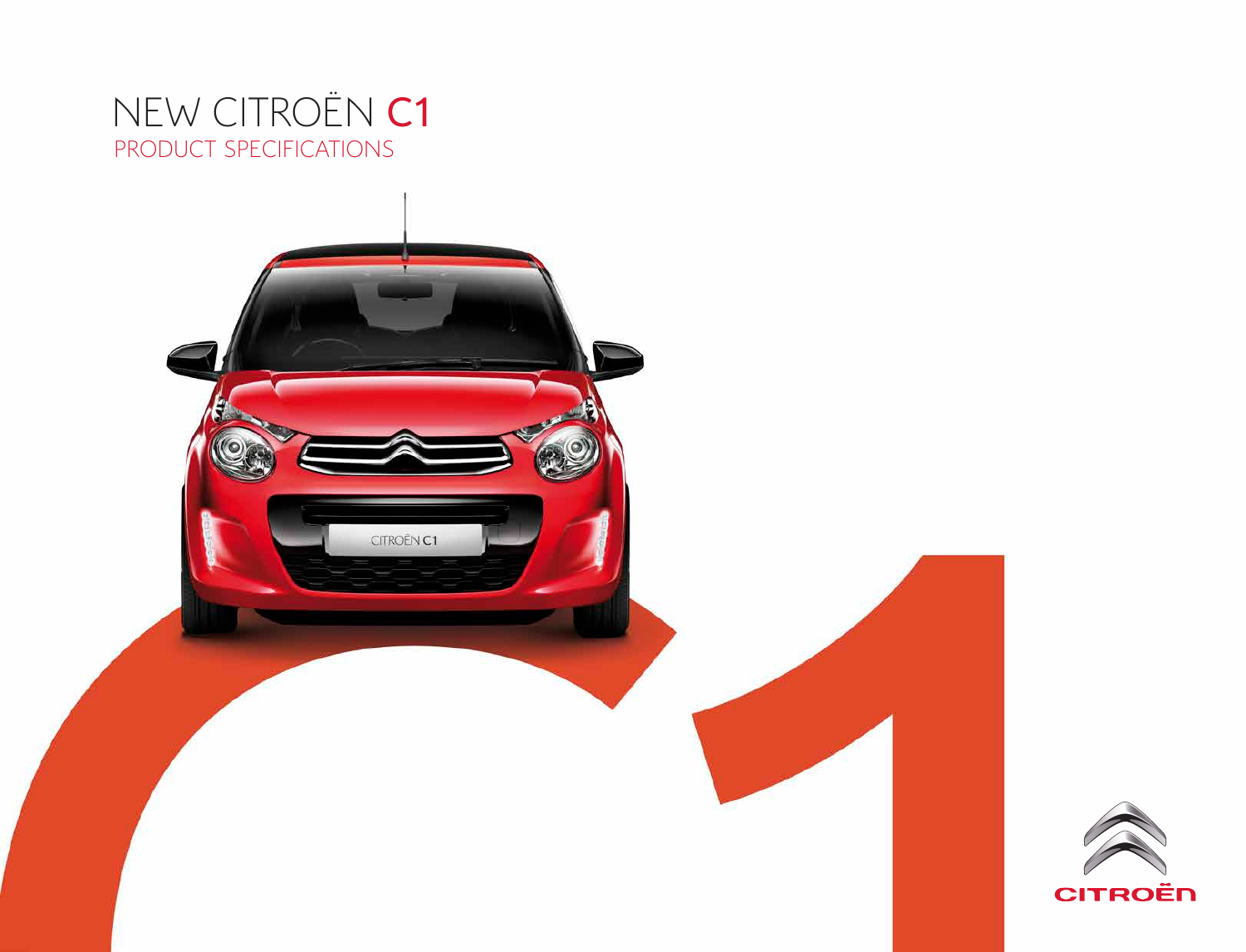

This is where your New Citroën C1 begins to take shape. Here you can explore the details that make it so desirable, innovative and efficient, while selecting the version and specification that really reflects you. We think you'll enjoy the journey.

|                            | Touch | Feel | Airscape Feel   | Flair       | Airscape Flair |
|----------------------------|-------|------|-----------------|-------------|----------------|
| <b>ENGINE AVAILABILITY</b> |       |      |                 |             |                |
| VTi 68 manual              | ٠     | ٠    | ٠               | ٠           |                |
| VTi 68 S&S manual          |       |      |                 | ٠           |                |
| VTi 68 ETG                 |       |      |                 | $\bullet^*$ |                |
| PureTech 82 manual         |       |      | $\bullet^\star$ | ٠           | ٠              |

# TOUCH. REBOOT THE CITY.

# New Citroën C1 Touch specification includes:

- ABS with Electronic Brakeforce Distribution and
- 
- Electronic Stability Control
- Hill Start Assist
- Airbags Driver's, front passenger's, front lateral and curtain
- Front seat belt pre-tensioners with force-limiters
- 14 inch 'Star' wheel covers
- LED Daytime Running Lights (DRLs)
- 
- 
- 
- Variable power assisted steering
- 
- 12 volt socket in cabin
- Front electric windows
- Trip computer
- Folding front seats with return to position on 3-door versions
- RDS radio/MP3 audio system with 2 speakers and USB socket

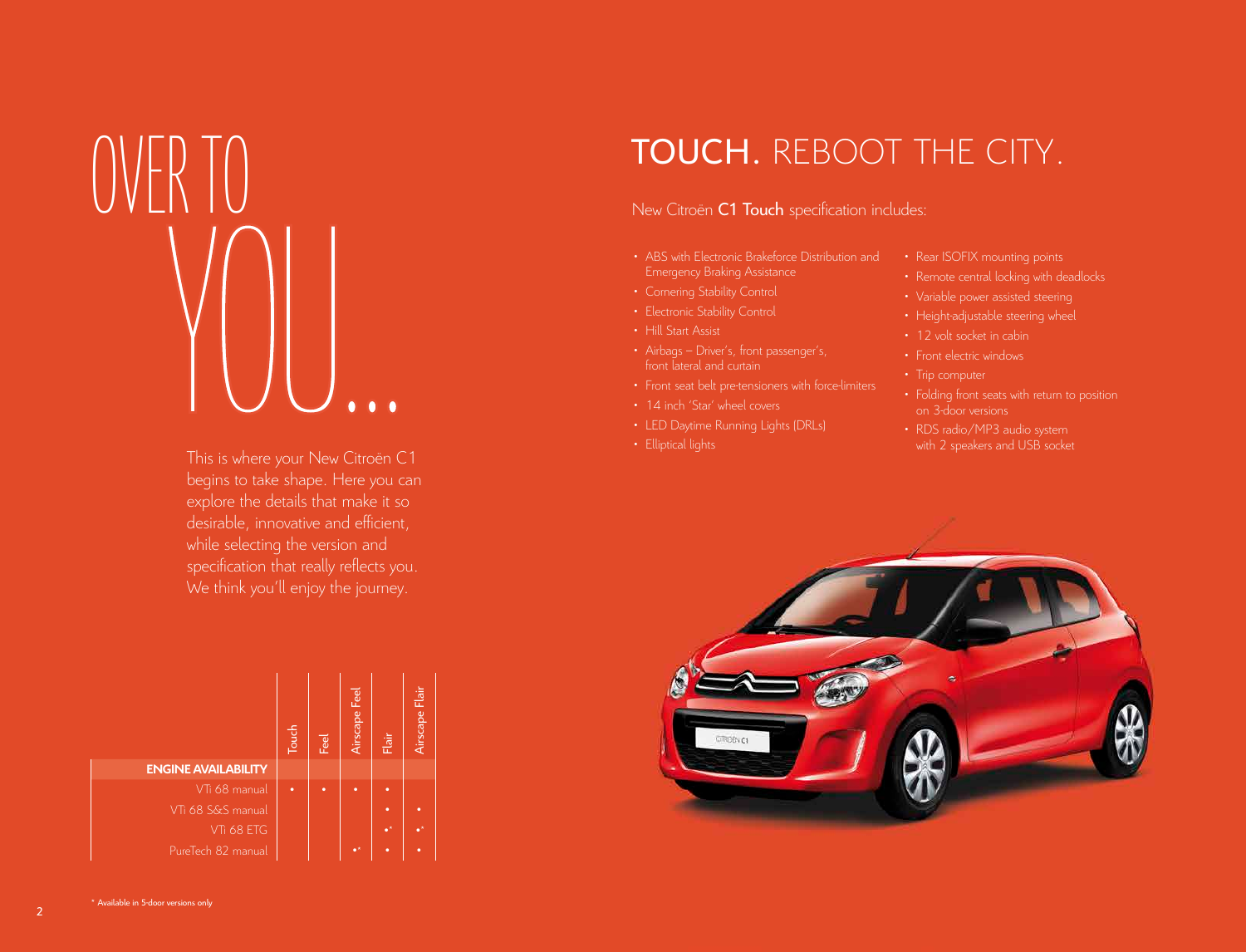# New Citroën C1 Feel specification in addition to Touch includes: New Citroën C1 Flair specification in addition to Feel includes:

- 15 inch 'Comet' wheel covers
- Body colour door mirrors and door handles
- Air conditioning
- 
- 
- Rear head restraints
- 
- 7 inch Touch Drive Interface Mirror Screen

# FEEL. TRUST YOUR INSTINCTS. FLAIR. LIGHT UP THE STREETS.

- 15 inch 'Planet' alloy wheels
- Dark tinted rear windows
- Electrically heated adjustable door mirrors
- Chrome lower window surrounds
- 
- Rev counter
- 
- 



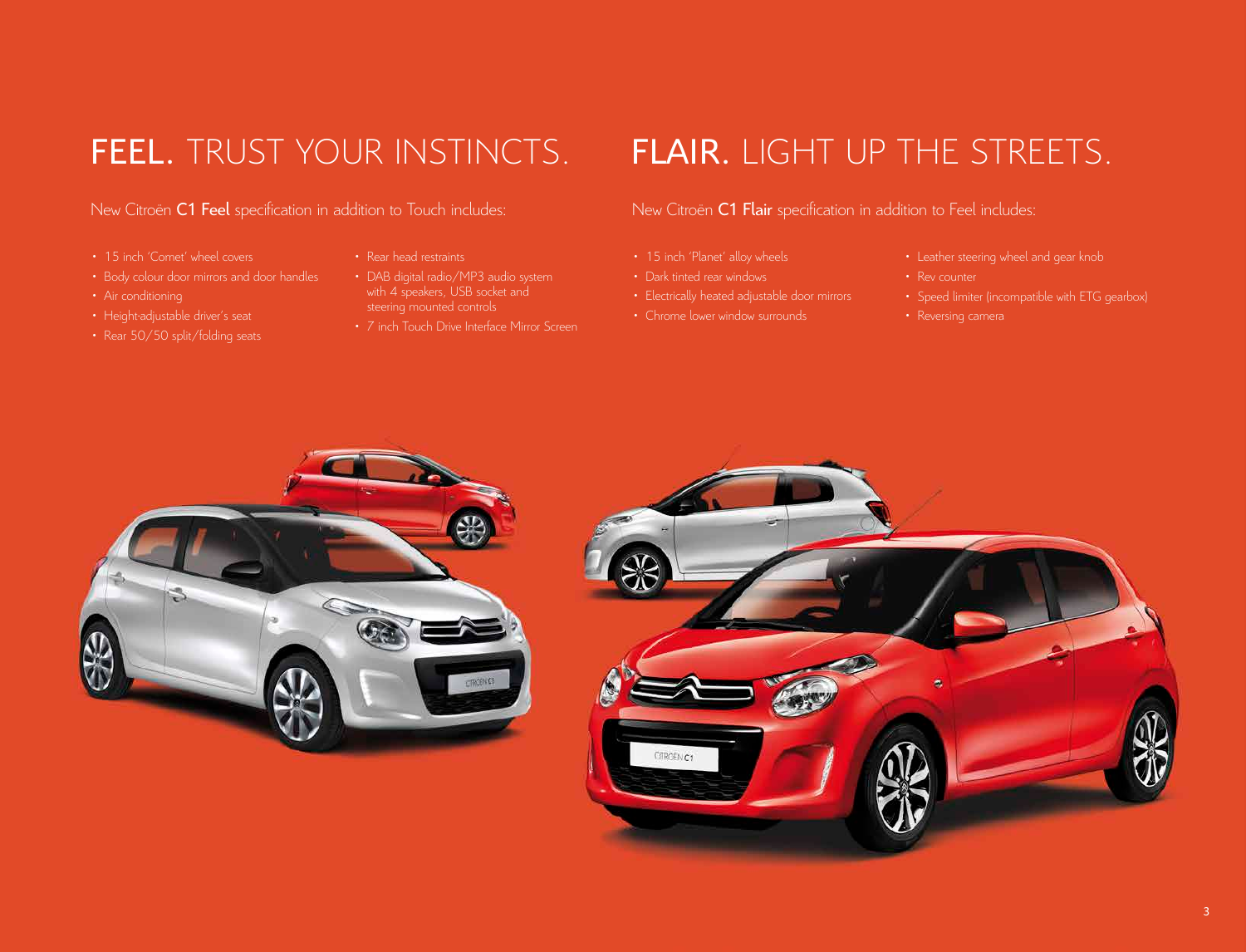# OPTIONS

Putting your signature to something always feels special. Browse the carefully selected technology, design elements and thoughtfully constructed packs here to get that feeling and put a little more 'you' into New Citroën C1.



| <b>CITROËN C1 OPTION SUMMARY</b>                                                                                                                             | Touch                | Feel                    | Flair                   | <b>BASIC</b><br>R.R.P. | V.A.T.  | <b>TOTAL</b><br>R.R.P. |
|--------------------------------------------------------------------------------------------------------------------------------------------------------------|----------------------|-------------------------|-------------------------|------------------------|---------|------------------------|
| <b>PAINT</b>                                                                                                                                                 |                      |                         |                         |                        |         |                        |
| Metallic paint                                                                                                                                               | $\circ$              | $\circ$                 | $\circ$                 | £412.50                | £82.50  | £495.00                |
| Flat paint                                                                                                                                                   | $\circ$ <sup>1</sup> | $\mathtt{o}^1$          | $\circ$ <sup>1</sup>    | £208.33                | £41.67  | £250.00                |
| <b>PACKS</b>                                                                                                                                                 |                      |                         |                         |                        |         |                        |
| Serenity Pack - speed limiter, reversing camera                                                                                                              |                      | o <sup>2</sup>          |                         | £208.33                | £41.67  | £250.00                |
| Automatic Pack - automatic air conditioning, automatic<br>headlights, electrically heated adjustable door mirrors                                            |                      | $\circ$                 |                         | £250.00                | £50.00  | £300.00                |
| Automatic Pack Plus - automatic air conditioning,<br>automatic headlights, keyless entry and start                                                           |                      |                         | o <sup>3</sup>          | £475.00                | £95.00  | £570.00                |
| Sunrise Red Interior Colour Pack - Sunrise Red centre<br>console, Sunrise Red air vent and gear knob surrounds,<br>black lower dashboard                     |                      | $\circ$                 | $\circ$                 | £83.33                 | £16.67  | £100.00                |
| White Interior Colour Pack - white centre<br>console, white air vent and gear knob surrounds, black<br>lower dashboard, leather steering wheel and gear knob |                      | $\circ$                 |                         | £83.33                 | £16.67  | £100.00                |
| <b>Urban Pack</b> - White Interior Colour Pack, chrome door mirrors                                                                                          |                      |                         | $\circ$                 | £108.33                | £21.67  | £130.00                |
| Chrome Pack - chrome door mirrors, chrome door handles                                                                                                       |                      |                         | $\circ$                 | £83.33                 | £16.67  | £100.00                |
| <b>EXTERIOR STYLE</b>                                                                                                                                        |                      |                         |                         |                        |         |                        |
| 15 inch 'Planet' alloy wheels                                                                                                                                |                      | $\circ$                 |                         | £375.00                | £75.00  | £450.00                |
| Grey fabric roof                                                                                                                                             |                      | $\diamond$ <sup>4</sup> | $\diamond$ <sup>4</sup> |                        |         |                        |
| Sunrise Red fabric roof                                                                                                                                      |                      | ${\rm o}^4$             | o <sup>4</sup>          | £83.33                 | £16.67  | £100.00                |
| <b>INTERIOR STYLE</b>                                                                                                                                        |                      |                         |                         |                        |         |                        |
| Black leather upholstery                                                                                                                                     |                      |                         | o <sup>3</sup>          | £541.67                | £108.33 | £650.00                |
| <b>COMFORT &amp; CONVENIENCE</b>                                                                                                                             |                      |                         |                         |                        |         |                        |
| Rear head restraints                                                                                                                                         | $\circ$              |                         |                         | £41.67                 | £8.33   | £50.00                 |
| Automatic air conditioning and automatic headlights                                                                                                          |                      |                         | o <sup>4</sup>          | £225.00                | £45.00  | £270.00                |
| Rev counter                                                                                                                                                  |                      | $\circ$                 |                         | £33.33                 | £6.67   | £40.00                 |
| Space saver spare wheel                                                                                                                                      | ${\rm o}^3$          | ${\rm o}^3$             | ${\rm o}^3$             | £58.33                 | £11.67  | £70.00                 |
| Reversing camera                                                                                                                                             |                      | 0 <sup>5</sup>          |                         | £125.00                | £25.00  | £150.00                |

 $1 - 1 - 1 - 1$ 

● Standard equipment **O** Optional factory fitted equipment  $\diamond$  No cost option

Some options may change CO<sub>2</sub> emissions, please check with your local dealer.

1 Excludes Scarlet Red which is a no cost option.

- 2 Speed limiter is standard on PureTech 82 manual 5-door Airscape version.
- 3 Not available on Airscape models.
- 4 Applies to Airscape versions only.
- 5 Available as a single option on PureTech 82 manual Airscape version only. Available as part of optional Serenity Pack on other versions.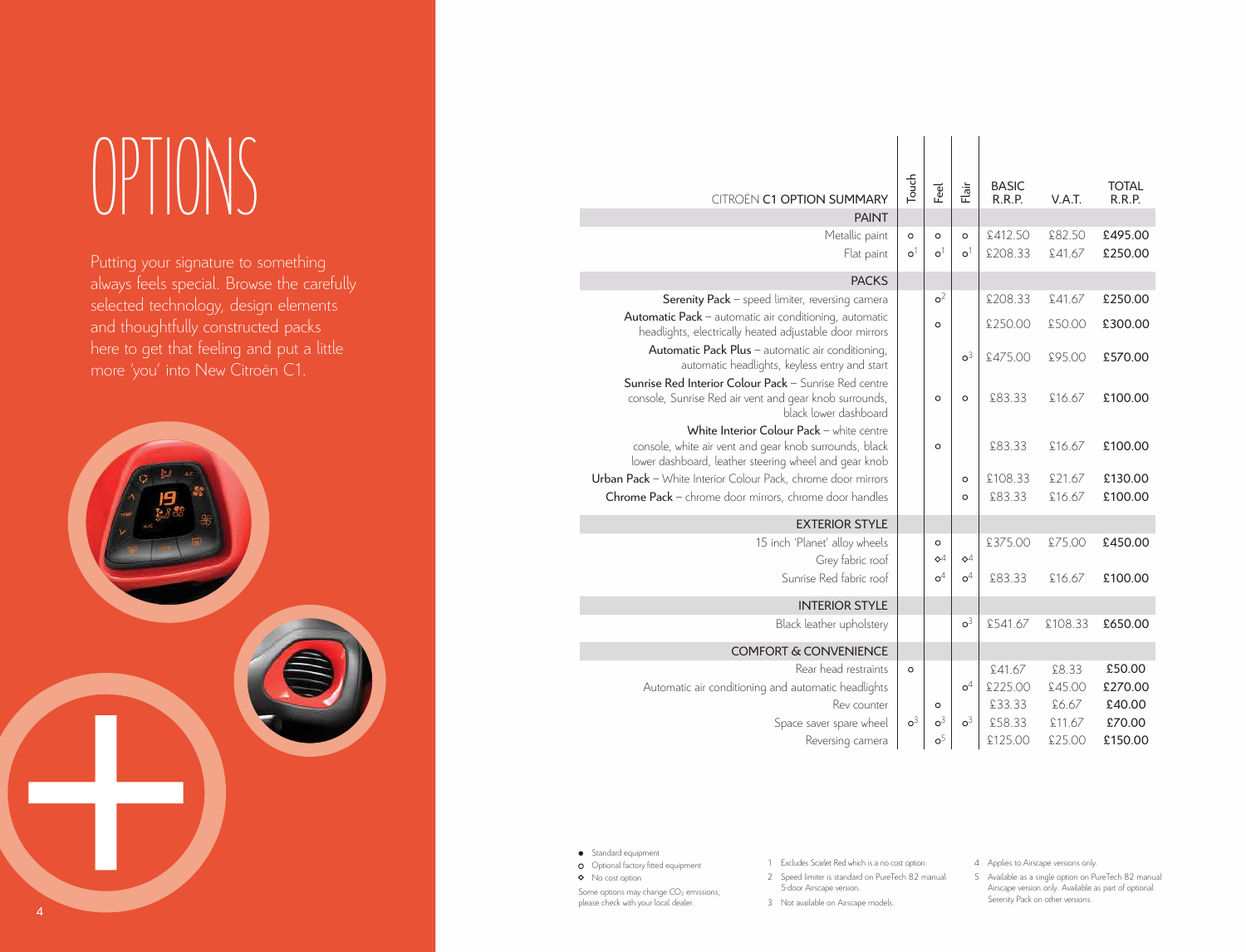

# COLOURS TRIMS AND WHEEL OPTIONS



Black fabric roof Standard on Feel & Flair Airscape versions



Sunrise Red fabric roof Optional on Feel & Flair Airscape versions



Grey fabric roof No cost option on Feel & Flair Airscape versions



Grey 'Mica' cloth Standard on Touch versions



Standard on Feel versions

Grey 'Wave' cloth Standard on Flair versions



Black leather Optional on Flair versions. Unavailable on Airscape versions. optional on Feel versions Light 'Zebra' cloth

14 inch 'Star' wheel covers Standard on Touch versions

15 inch 'Planet' alloy wheels Standard on Flair versions,<br>optional on Feel versions



15 inch 'Comet' wheel covers Standard on Feel versions

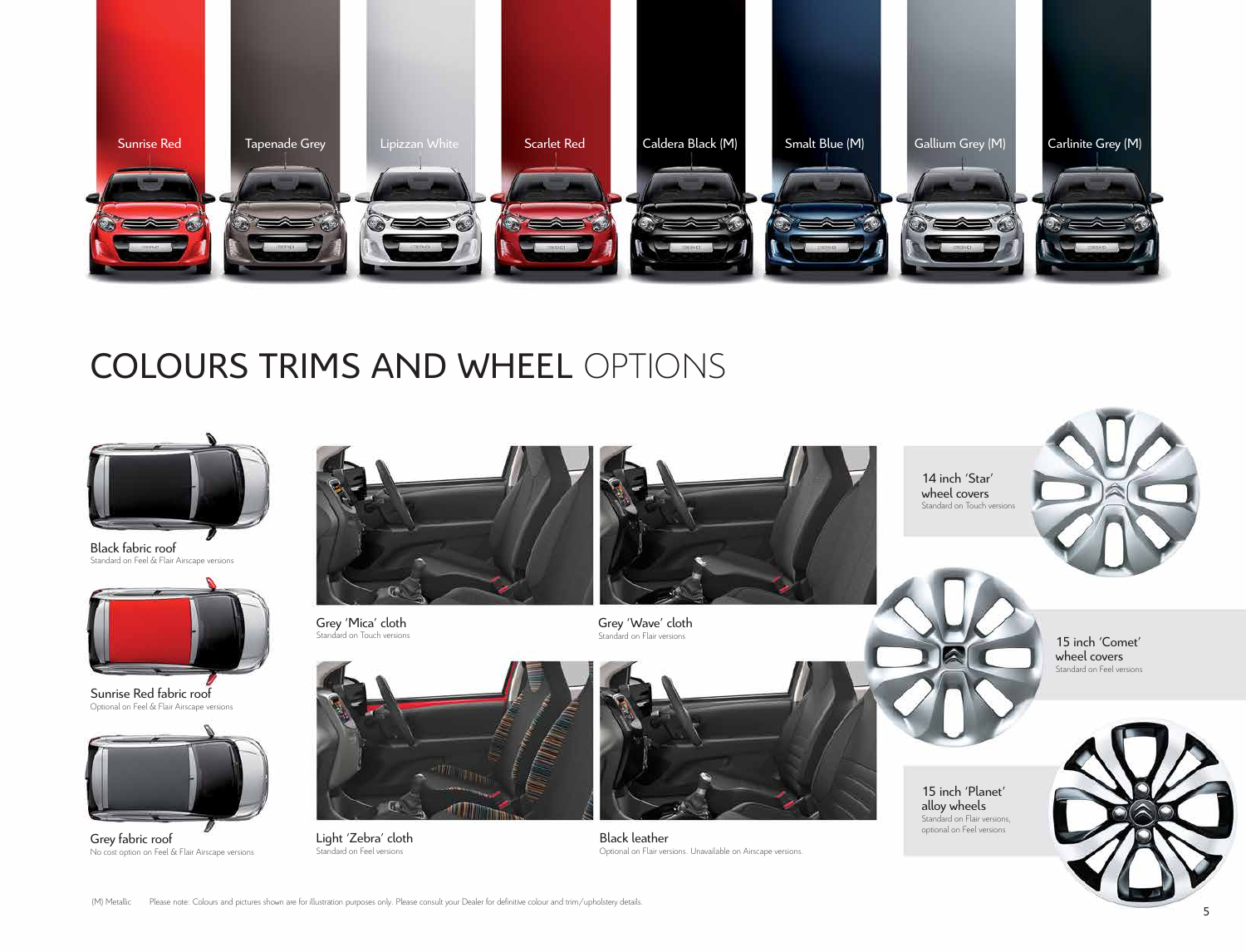# EQUIPM

|                                                                              | Touch | Feel    | in<br>⊟ |
|------------------------------------------------------------------------------|-------|---------|---------|
| <b>SAFETY &amp; SECURITY</b>                                                 |       |         |         |
| ABS with Electronic Brakeforce Distribution and Emergency Braking Assistance |       |         |         |
| Cornering Stability Control                                                  |       |         |         |
| Electronic Stability Control                                                 |       |         |         |
| <b>Hill Start Assist</b>                                                     |       |         |         |
| Driver, front passenger, front lateral and curtain airbags                   |       |         |         |
| Front seat belt pre-tensioners with force-limiters                           |       |         |         |
| Unfastened seat belt warning for all seats                                   |       |         |         |
| Transponder immobiliser                                                      |       |         |         |
| Rear ISOFIX mounting points                                                  |       |         |         |
| Speed limiter                                                                |       | $\circ$ |         |
| Remote central locking with deadlocks                                        |       |         |         |
| Interior door and boot locking                                               |       |         |         |

|             |         | <b>LIGHTING &amp; VISIBILITY</b>            |
|-------------|---------|---------------------------------------------|
|             |         | LED Daytime Running Lights (DRLs)           |
|             |         | Elliptical lights                           |
|             |         | Front courtesy reading lights               |
| $\bullet^2$ |         | Boot light                                  |
|             | $\circ$ | Electrically adjustable heated door mirrors |

DRIVER INFORMATION Trip computer  $\begin{array}{|c|c|c|c|}\n\hline\n\end{array}$   $\bullet$   $\begin{array}{|c|c|c|}\n\hline\n\end{array}$ Rev counter  $\begin{vmatrix} 0 & 1 \\ 0 & 0 \end{vmatrix}$ 



● Standard equipment

**O** Optional factory fitted equipment

Option availability varies according to version/engine/trim level. Some options are only available as part of a pack. Please refer to the options page for further information.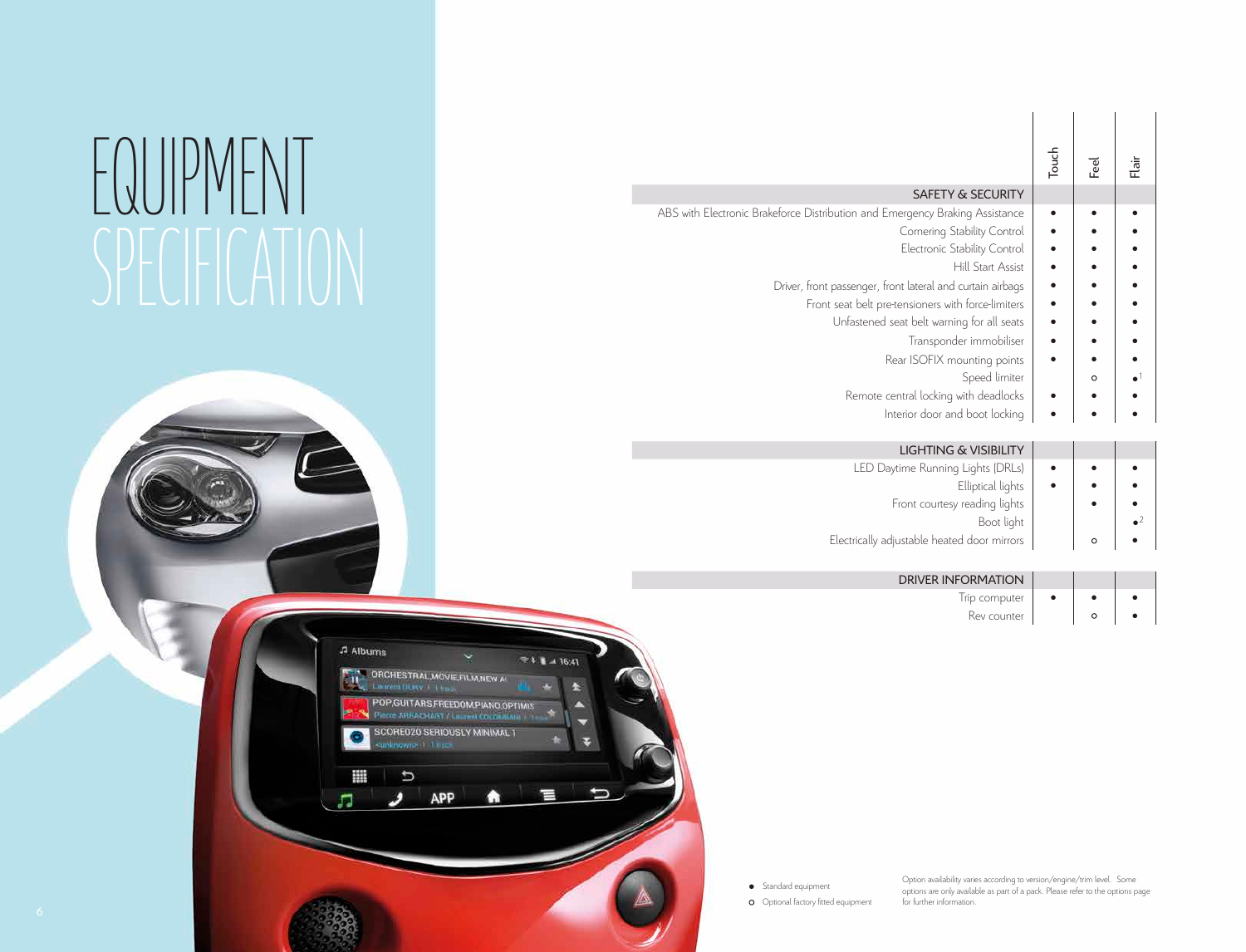| <b>STYLE</b>                                                   | Touch     | Feel      | Flair     | <b>STORAGE</b>                                                 | Touch       | Feel        | Flair       |
|----------------------------------------------------------------|-----------|-----------|-----------|----------------------------------------------------------------|-------------|-------------|-------------|
| <b>EXTERIOR</b>                                                |           |           |           | Glovebox                                                       | $\bullet$   | $\bullet$   |             |
| 14 inch 'Star' wheel covers                                    | $\bullet$ |           |           | Cup holders                                                    | $\bullet$   | $\bullet$   |             |
| 15 inch 'Comet' wheel covers                                   |           | $\bullet$ |           |                                                                |             |             |             |
| 15 inch 'Planet' alloy wheels                                  |           |           | ٠         | <b>COMFORT &amp; CONVENIENCE</b>                               |             |             |             |
| Electric fabric roof (Airscape versions only)                  |           | $\bullet$ |           | Tyre pressure monitor                                          | $\bullet$   | $\bullet$   |             |
| Black grille with chrome chevrons                              | $\bullet$ |           |           | Puncture repair kit                                            | $\bullet$   | ٠           |             |
| Gloss black grille with chrome chevrons                        |           | $\bullet$ | $\bullet$ | Stop & Start                                                   |             |             |             |
| Black front bumper trim                                        | $\bullet$ |           |           | Variable power assisted steering                               | $\bullet$   | $\bullet$   |             |
| Gloss black front bumper trim                                  |           |           | $\bullet$ | Height-adjustable steering wheel                               | $\bullet$   | $\bullet$   |             |
| Black door handles                                             | $\bullet$ |           |           | 12 volt socket in cabin                                        | $\bullet$   | $\bullet$   |             |
| Body colour door handles                                       |           | ٠         | $\bullet$ | Driver's and passenger's sunvisor with courtesy mirror         | $\bullet$   | $\bullet$   |             |
| Chrome lower window trim insert                                |           |           |           | Front electric windows                                         | $\bullet$   | $\bullet$   |             |
| Dark tinted rear windows                                       |           |           |           | Hinged rear windows                                            |             | $\bullet^4$ | $\bullet^4$ |
| Black door mirrors                                             | $\bullet$ |           |           | Air conditioning                                               |             | $\bullet$   |             |
| Body colour door mirrors                                       |           |           | $\bullet$ | Reversing camera                                               |             | $\circ$     |             |
| Roof colour door mirrors (Airscape versions only)              |           |           | $\bullet$ |                                                                |             |             |             |
| Black A and B pillars                                          | $\bullet$ |           |           | <b>SEATING</b>                                                 |             |             |             |
| Body colour rear bumper                                        | $\bullet$ | ٠         |           | Height-adjustable driver's seat                                |             |             |             |
| Rear spoiler                                                   | $\bullet$ |           |           | Folding front seats with return to position                    | $\bullet^5$ | $\bullet^5$ |             |
| <b>INTFRIOR</b>                                                |           |           |           | Rear bench seat                                                | $\bullet$   |             |             |
| Black lower dashboard                                          | $\bullet$ |           |           | Rear 50/50 split/folding seats                                 |             | $\bullet$   |             |
| Satin grey lower dashboard                                     |           | $\bullet$ | $\bullet$ | Rear head restraints                                           | $\circ$     | ٠           |             |
| Black centre console                                           | $\bullet$ |           |           |                                                                |             |             |             |
| Satin grey centre console                                      |           | $\bullet$ |           | <b>IN-CAR ENTERTAINMENT</b>                                    |             |             |             |
| Gloss black centre console                                     |           |           | $\bullet$ | RDS radio/MP3 audio system with 2 speakers and USB socket      | $\bullet$   |             |             |
| Black interior door handles                                    | $\bullet$ | ٠         |           | DAB digital radio/MP3 audio system with 4 speakers, USB socket |             | ٠           |             |
| Satin chrome interior door handles                             |           |           |           | and steering mounted controls                                  |             |             |             |
| Leather steering wheel                                         |           |           |           | 7 inch Touch Drive Interface Mirror Screen                     |             |             |             |
| Leather gear knob with chrome inserts and gloss black surround |           |           |           |                                                                |             |             |             |
| Parcel shelf                                                   | $\bullet$ |           |           |                                                                |             |             |             |

5 Folding front seats with return to position are present on 3-door versions only.

<sup>3</sup> Stop & Start is standard on Airdream versions only. 4 Hinged rear windows are present on 5-door versions only.

<sup>1</sup> Speed limiter is incompatible with an ETG gearbox. 2 Boot light present if Automatic Pack Plus is ordered. Not present on Airscape versions.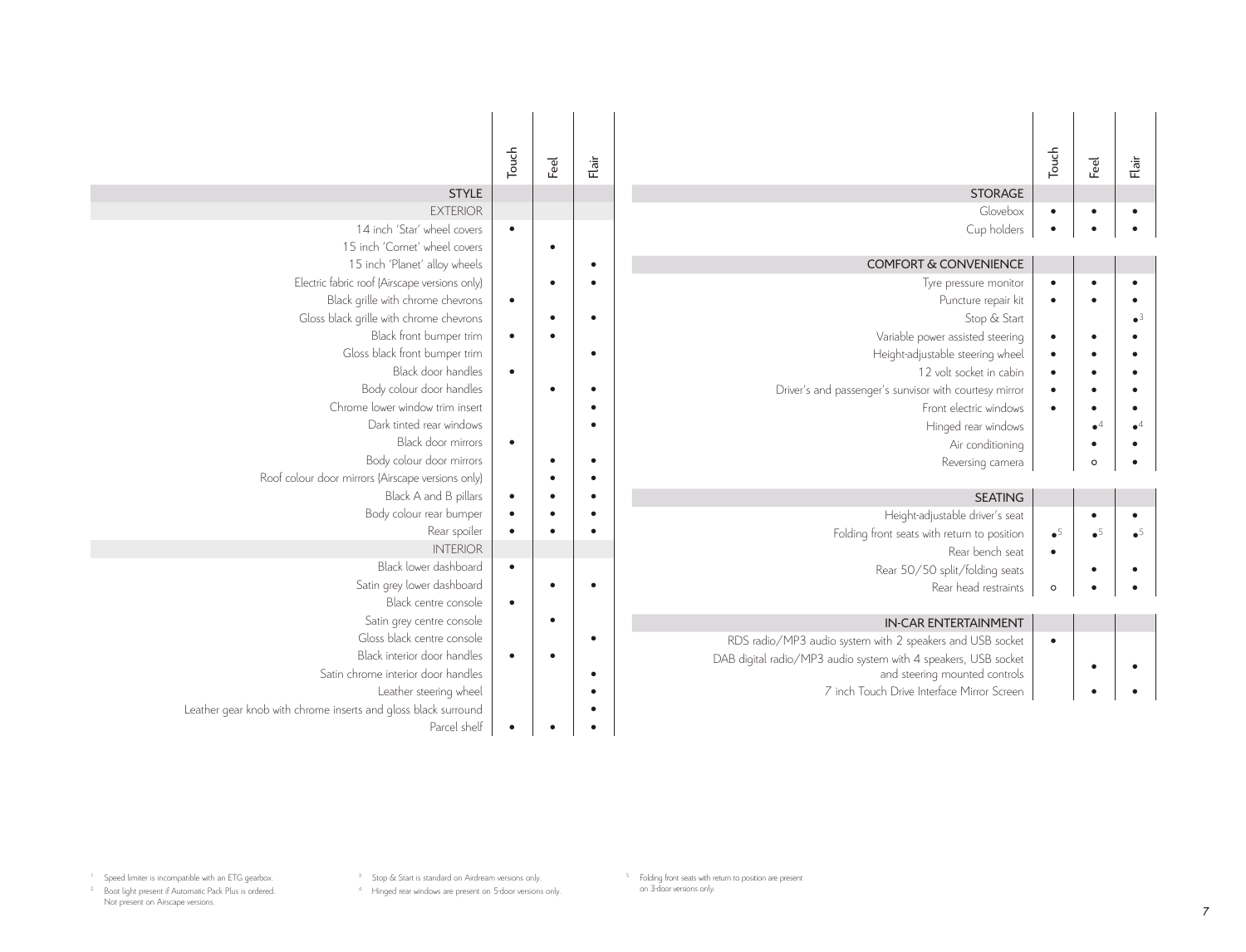# TECHNICAL SPECIFICATION





on VTi 68 S&S manual models

|                                                                                                                        | PETROL MODELS                                                                                                                                                              |                                |  |
|------------------------------------------------------------------------------------------------------------------------|----------------------------------------------------------------------------------------------------------------------------------------------------------------------------|--------------------------------|--|
|                                                                                                                        | <b>VTi 68</b><br>manual 3-door                                                                                                                                             | <b>VTi 68</b><br>manual 5-door |  |
| <b>ENGINE</b>                                                                                                          |                                                                                                                                                                            |                                |  |
| Capacity (cc)<br>Cylinders<br>Bore and stroke (mm)<br>Max power CEE (kW/rpm)<br>Max torque CEE (Nm/rpm)<br>Fuel system | 998<br>3 in line<br>$71.0 \times 84.0$<br>51/6000<br>95.5/4800<br>Multi-point electronic fuel injection                                                                    |                                |  |
| <b>TRANSMISSION</b>                                                                                                    | Front wheel drive                                                                                                                                                          |                                |  |
| Five speed manual<br>Five speed ETG                                                                                    |                                                                                                                                                                            |                                |  |
| (All figures driver alone) PERFORMANCE                                                                                 |                                                                                                                                                                            |                                |  |
| Max speed (mph)<br>0-62mph (secs)                                                                                      | 99<br>14.3                                                                                                                                                                 |                                |  |
| (Official Government test fuel consumption figures) ECONOMY Litres/100km (mpg)                                         |                                                                                                                                                                            |                                |  |
| Urban cycle                                                                                                            | 5.0(56.5)                                                                                                                                                                  |                                |  |
| Extra urban                                                                                                            | $3.6$ ( $78.5$ )                                                                                                                                                           |                                |  |
| Combined                                                                                                               | 4.1 (68.9)                                                                                                                                                                 |                                |  |
| $CO2$ EMISSIONS ( $q/km$ )                                                                                             | 95                                                                                                                                                                         |                                |  |
| Please note: the maximum plated weights must not be exceeded WEIGHTS (kg)                                              |                                                                                                                                                                            |                                |  |
| Kerb Weight                                                                                                            | 855                                                                                                                                                                        |                                |  |
| Max laden weight                                                                                                       | 1240                                                                                                                                                                       |                                |  |
| <b>BRAKES</b>                                                                                                          | ABS with EBD and CSC and front ventilated discs<br>and rear drums on all models.                                                                                           |                                |  |
| <b>STEERING</b>                                                                                                        | Variable power assisted steering                                                                                                                                           |                                |  |
| Number of turns lock to lock (14 inch) 15 inch wheels<br>Turning circle between kerbs (m) (14 inch) 15 inch wheels     | $(2.7)$ 2.6<br>(9.6)10                                                                                                                                                     |                                |  |
| <b>SUSPENSION</b>                                                                                                      |                                                                                                                                                                            |                                |  |
| Front<br>Rear                                                                                                          | MacPherson suspension with triangulated lower arms,<br>coil springs, telescopic hydraulic dampers and anti-roll bar<br>Trailing arm suspension with deformable crossmember |                                |  |
| FUEL TANK CAPACITY Litres (gallons)                                                                                    | 35(7.7)                                                                                                                                                                    |                                |  |
| <b>EXTERIOR DIMENSIONS (mm)</b>                                                                                        |                                                                                                                                                                            |                                |  |
| Length/Width/Height                                                                                                    | 3465/1615/1460                                                                                                                                                             |                                |  |
| Wheelbase                                                                                                              | 2340                                                                                                                                                                       |                                |  |
| Ground clearance                                                                                                       | 120                                                                                                                                                                        |                                |  |
| <b>BOOT VOLUME (Litres)</b>                                                                                            |                                                                                                                                                                            |                                |  |
| Up to parcel shelf                                                                                                     | 196<br>780                                                                                                                                                                 |                                |  |
| Rear seats folded forward up to roof                                                                                   |                                                                                                                                                                            |                                |  |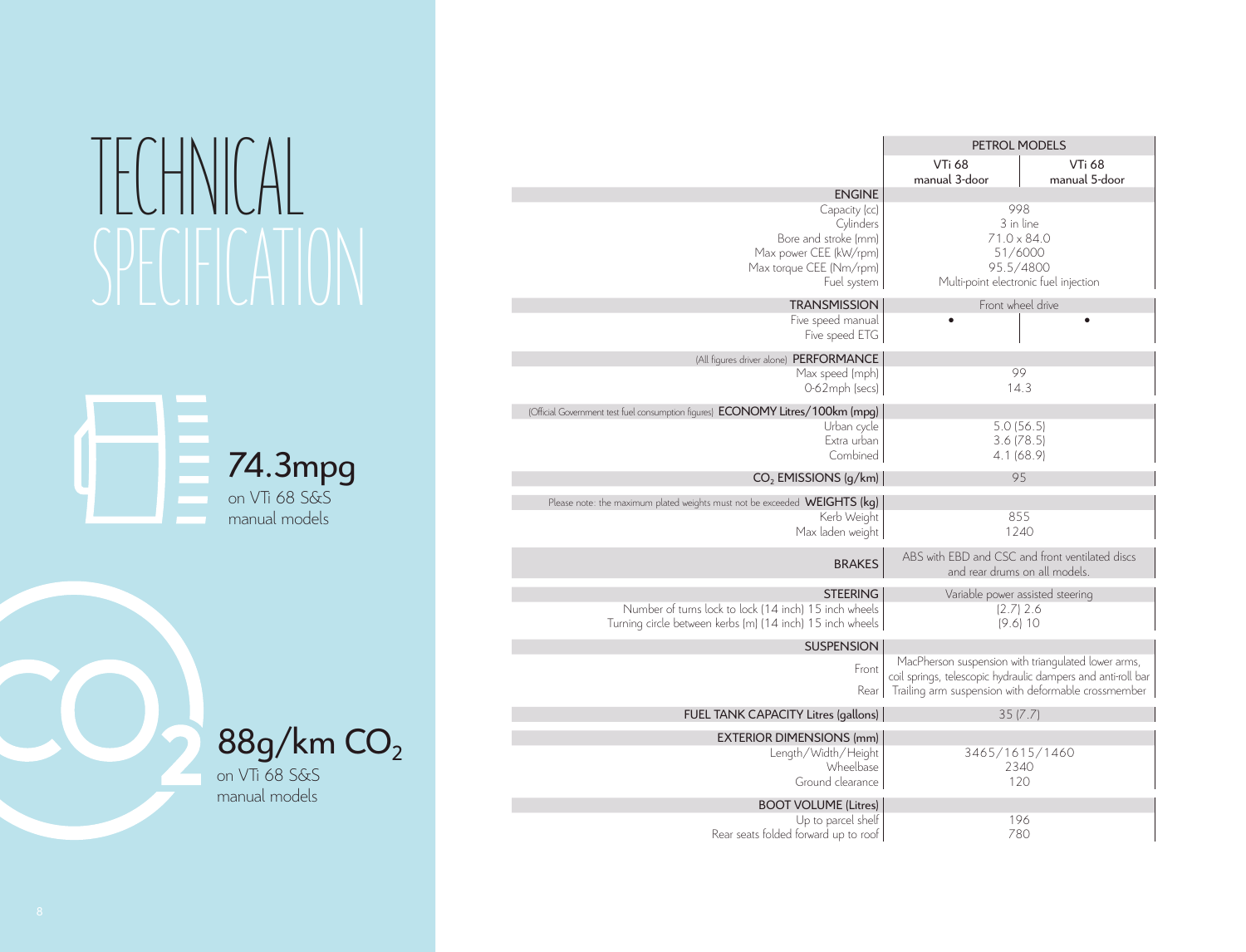| PETROL MODELS                                                  |                                        |                                                                                                                                                                            |                                                   |                              |  |  |  |  |
|----------------------------------------------------------------|----------------------------------------|----------------------------------------------------------------------------------------------------------------------------------------------------------------------------|---------------------------------------------------|------------------------------|--|--|--|--|
| <b>VTi 68</b><br>ETG 5-door                                    | <b>VTi 68 S&amp;S</b><br>manual 3-door | <b>VTi 68 S&amp;S</b><br>manual 5-door                                                                                                                                     | PureTech 82<br>manual 3-door                      | PureTech 82<br>manual 5-door |  |  |  |  |
| 998<br>3 in line<br>$71.0 \times 84.0$<br>51/6000<br>95.5/4800 | 998<br>95.5/4800                       | 3 in line<br>$71.0 \times 84.0$<br>51/6000<br>Multi-point electronic fuel injection                                                                                        | 1199<br>$75.0 \times 90.5$<br>60/5750<br>116/2750 | 3 in line                    |  |  |  |  |
|                                                                |                                        | Front wheel drive                                                                                                                                                          |                                                   |                              |  |  |  |  |
|                                                                |                                        |                                                                                                                                                                            |                                                   |                              |  |  |  |  |
|                                                                |                                        |                                                                                                                                                                            |                                                   |                              |  |  |  |  |
| 99<br>14.6                                                     | 99<br>14.3                             |                                                                                                                                                                            | 106                                               | 11.0                         |  |  |  |  |
| 5.0(56.5)<br>$3.8$ (74.3)<br>$4.2$ (67.3)                      | 4.5(62.8)<br>3.4(83.1)<br>3.8(74.3)    |                                                                                                                                                                            | $3.7$ (76.3)<br>4.3(65.7)                         | 5.4(52.3)                    |  |  |  |  |
| 97                                                             | 88                                     |                                                                                                                                                                            |                                                   | 99                           |  |  |  |  |
| 860                                                            | 855                                    |                                                                                                                                                                            | 865<br>1240                                       |                              |  |  |  |  |
|                                                                |                                        | ABS with EBD and CSC and front ventilated discs<br>and rear drums on all models.                                                                                           |                                                   |                              |  |  |  |  |
|                                                                |                                        |                                                                                                                                                                            | Variable power assisted steering                  |                              |  |  |  |  |
| 2.6<br>10                                                      | 2.6<br>10                              |                                                                                                                                                                            | 2.6<br>10                                         |                              |  |  |  |  |
|                                                                |                                        | MacPherson suspension with triangulated lower arms,<br>coil springs, telescopic hydraulic dampers and anti-roll bar<br>Trailing arm suspension with deformable crossmember |                                                   |                              |  |  |  |  |
|                                                                |                                        | 35(7.7)                                                                                                                                                                    |                                                   |                              |  |  |  |  |
|                                                                |                                        | 3465/1615/1460<br>2340<br>120                                                                                                                                              |                                                   |                              |  |  |  |  |
|                                                                |                                        | 196<br>780                                                                                                                                                                 |                                                   |                              |  |  |  |  |

# DIMENSIONS





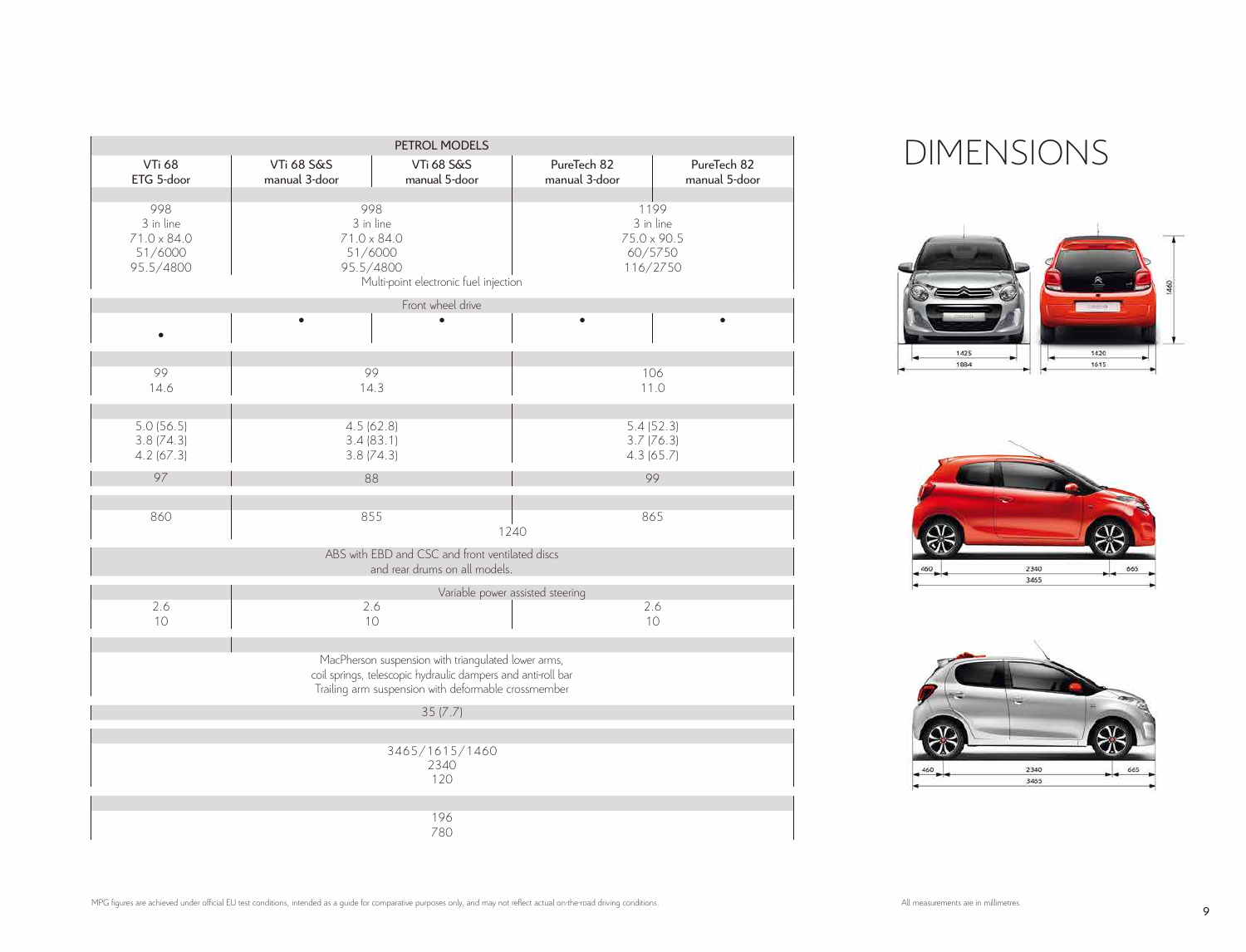CITROËN & YOU

Finance and Insurance should reflect you and your needs, just as your chosen car does. Here are the products that aim to do just that.

# CITROËN **FINANCIAL SERVICES**

PURCHASE PLAN Own your vehicle with this flexible package designed to fit your budget.

# ELECT 3

A new Citroën car every two or three years with monthly payments structured to suit your budget.

#### ELECT 4

Enjoy the convenience of a new car without the stress and hassle of ownership.

To find out more about Citroën products and services, go to www.citroen.co.uk or contact your Citroën dealer.

# FOR BUSINESS USERS

# CITROËN **CONTRACT MOTORING**

HIRE PURCHASE A tried and tested finance package that allows you to own your vehicle.

## BUSINESS LEASE

An alternative to vehicle ownership that allows you to control your business cash flow and gain tax efficiencies.

#### LEASE PURCHASE Own a vehicle with a finance solution that offers ultimate flexibility to complement your business cash flow.

CONTRACT HIRE A non-ownership finance solution that keeps costs fixed and risks low.

For more information on Citroën fleet and business sales, please call Citroën fleet connect on 08457 940 940 or look us up at www.citroen.co.uk/fleet

# **CITROËN** INSURANCE

INSTANT COVER To help you drive away your new car without delay, we offer Instant Cover insurance, providing you with 7 days comprehensive car insurance, for free!

## MOTOR INSURANCE

Citroën Insurance has been designed specifically for our vehicles. You don't just get repairs you get Citroën expertise, service, quality and parts. So, when the time comes to renew your insurance cover, call Citroën Insurance on 0870 024 2725.

Lines open 8am - 8pm weekdays, 9am - 5pm Saturdays. Max call charge from a BT landline is 8p per minute. Calls from other networks may vary. Alternatively, visit www.citroen.co.uk for more information or to apply online.

Citroën Insurance is underwritten by U K Insurance Ltd which is authorised and regulated by the Financial Conduct Authority. Citroën Insurance is a trading style of Banque PSA Finance UK of Quadrant House, Princess Way, Redhill, Surrey, RH1 1QA.

# Care for your New Citroën C1 and it will look after you – like every Citroën it's part of legendary engineering heritage with reliability built in.

With the added reassurance of a warranty, routine servicing and maintenance, as well as 24-hour roadside assistance, you are protected.

# **CITROËN WARRANTY**

Every new Citroën car has the benefit of a 3 year\* warranty package, plus a 12 year anti-perforation\*\* warranty and a 3 year paint warranty.

- \* 2 years' unlimited warranty. No-fee customer option of 1 year's Dealer provided warranty, only on cars sourced from Citroën UK Limited. Note: Dealer provided warranty is limited to 60,000 miles for cars.
- \*\* Against all internal to external perforation to bodywork or underbody.

CITROËN **ASSISTANCE** 

In response to a free telephone call in the UK, Citroën Assistance brings rapid expert roadside assistance to you in an emergency. It comes free of charge for a full year and operates 24 hours a day in all parts of the UK and Europe. Services include nationwide recovery for both car and passengers, a home call service, replacement vehicle, hotel accommodation and vehicle storage if required. Please note, Citroën Assistance only applies to incidents covered by the new vehicle warranty, and excludes non-vehicle faults, such as running out of fuel, mis-fuelling, loss of keys, lock-ins, road traffic accidents and punctures/wheel changes.

Full details are available on request from Citroën UK via cuk\_contactcentre@citroen.com

# **CITROËN MAINTENANCE**

From roadside assistance to replacing wear and tear parts or regular servicing, with Citroën Maintenance you have total peace of mind. For a one-off fee or low monthly payment, our experienced engineers will take care of your Citroën, whatever happens.

To find out more, contact your Citroën Dealer or Citroën Authorised Repairer.

# CITROËN SERVICING

Available up to 1 year from your vehicle's registration date, but before its first chargeable service, a Citroën Servicing Package enables you to pay in advance for your vehicle's servicing needs for 3 years/35,000 miles.

For further information, please contact your Citroën Dealer.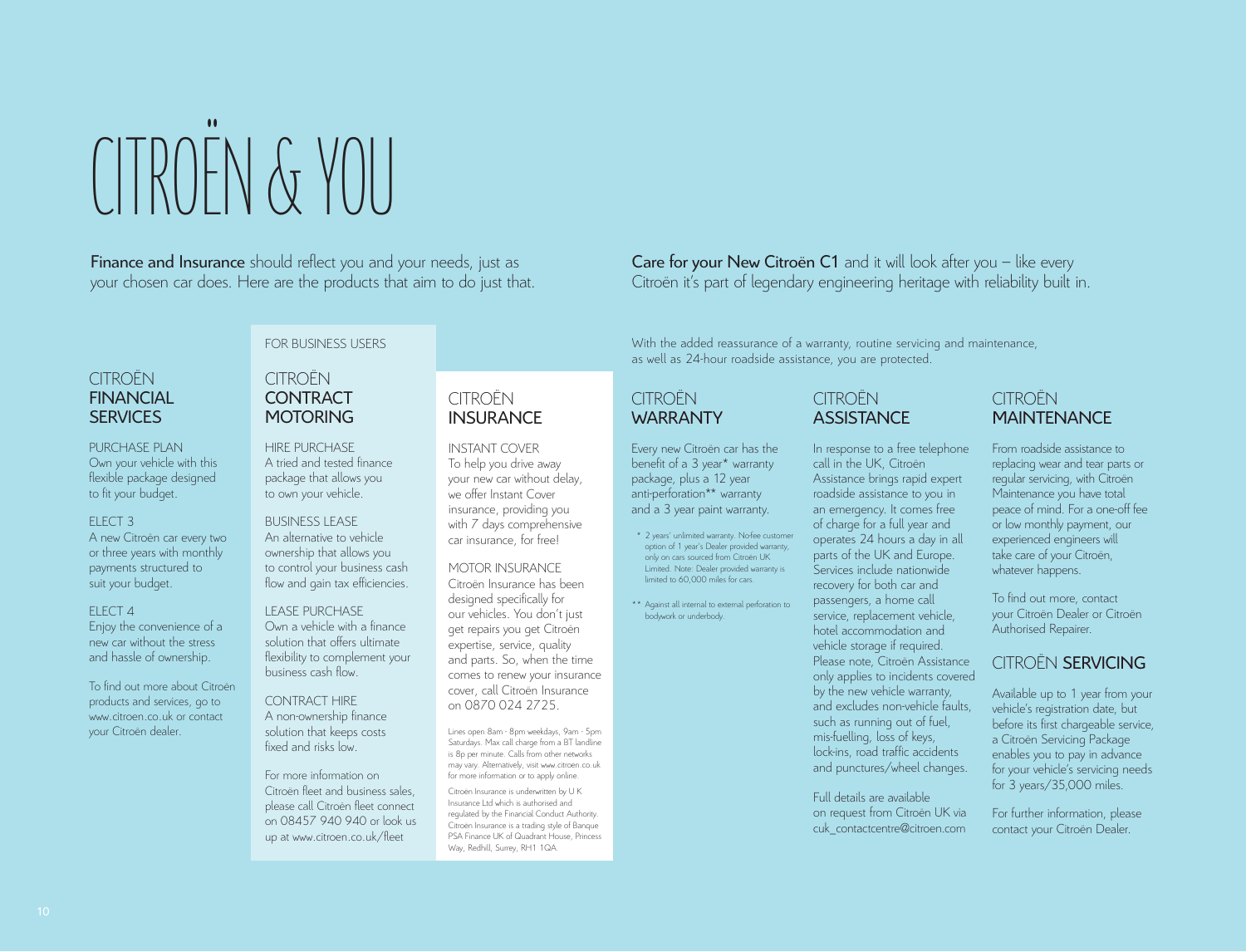# $\left( \begin{array}{c} \begin{array}{c} \end{array} \end{array} \right)$

# **> PETROL ENGINES**

Part of Citroën's range of state-of-the-art engines, VTi powertrains are friction optimised and benefit from an inlet camshaft variable valve timing system that constantly measures the pressure on the accelerator and precisely regulates the quantity of air entering the cylinders. VTi engines boast advanced variable inlet valve lift and exhaust camshaft variable valve timing systems. This guarantees outstanding efficiency and allows for immediate response with plenty of low range torque available.

# > ANTI-LOCK BRAKING SYSTEM (ABS)

Computer-controlled braking assistance designed to prevent the wheels from locking under extreme braking. This enables the car to continue being steered and therefore controlled during this braking incident. New Citroën C1's ABS system is further enhanced with EBA and EBD.

## **ELECTRONIC BRAKEFORCE DISTRIBUTION (FBD)**

A conventional ABS system cannot account for any of the four wheels wanting to lock more quickly than the others (for example, two of the wheels may be on snow and two on tarmac). EBD reads the deceleration rate of each wheel individually and applies the ABS principles accordingly.

## **EMERGENCY BRAKING ASSISTANCE (FBA)**

As drivers we find it difficult to instinctively brake very hard, but this is often what is needed in those rare emergency situations. The EBA system recognises our 'attempt' to brake hard and in combination with the ABS and EBD systems instantly applies the maximum stopping power possible.

# > ELECTRONIC STABILITY CONTROL (ESC)

This is computer-controlled traction assistance and is provided primarily through the braking systems. The ESC's control unit constantly compares where the driver intends going (through the position of the steering wheel) with where the vehicle is actually going and, if necessary, makes speed corrections to each wheel individually through braking or engine torque to keep the vehicle 'in line'.

# **> ON-BOARD TRIP COMPUTER**

New Citroën C1's multi-function on-board trip computer provides you with information at your fingertips. At the touch of a button you can view a range of data like fuel consumption, average speed and mileage possible at your current fuel level.

## **> FRONT SEAT BELT PRE-TENSIONERS**

In the event of a crash, a pre-tensioner will tighten the seat belt almost instantaneously. This reduces the load on the occupant in a violent crash. Like airbags, pre-tensioners are triggered by sensors in the car's body, and use explosively expanding gas to drive a piston that retracts the belt. Seat belt pre-tensioners also lower the risk of "submarining", which is when a passenger slides forward under a loosely worn seat belt.

## **> ISOFIX**

A standardised and more simple method for installing child seats, each seat is 'clicked' into place via a three point system. On the New Citroën C1, Isofix is installed on the outer rear seats.